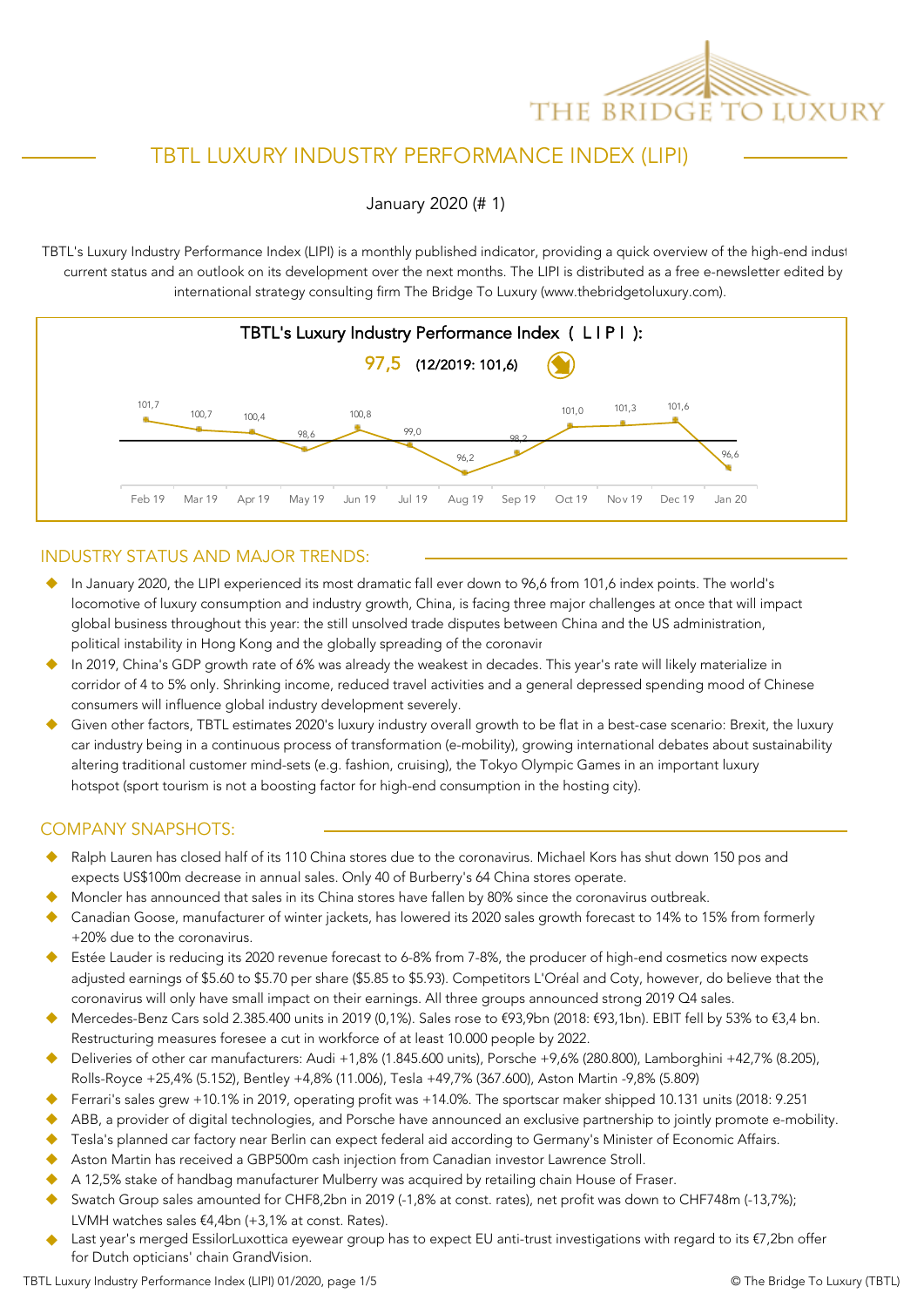

## (A) Development share prices in the luxury industry (in %)

| Company                   | <b>MoM</b> | YoY      | 5Y-o-5Y        | <b>CAGR 5Y</b> | Category          |
|---------------------------|------------|----------|----------------|----------------|-------------------|
| Hermès                    | 1,6%       | 29,0%    | 125,2%         | 17,6%          | Luxury group      |
| Kering                    | $-5,2%$    | 26,9%    | 232,8%         | 27,2%          | Luxury group      |
| <b>LVMH</b>               | $-4,6%$    | 41,3%    | 175,5%         | 22,5%          | Luxury group      |
| Chow Tai Fook             | $-5,2%$    | 1,1%     | $-16,7%$       | $-3,6%$        | Watches & Jewelry |
| Citychamp                 | 0,0%       | 0,6%     | 81,5%          | 12,7%          | Watches & Jewelry |
| Hengdeli                  | $-10,6%$   | $-13,2%$ | $-68,3%$       | $-20,5%$       | Watches & Jewelry |
| Lao Feng Xiang            | 5,3%       | 17,6%    | 42,5%          | 7,3%           | Watches & Jewelry |
| Movado                    | $-20,8%$   | $-46,1%$ | $-28,5%$       | $-6,5%$        | Watches & Jewelry |
| Richemont                 | $-7,1%$    | 3,2%     | $-7,7%$        | $-1,6%$        | Watches & Jewelry |
| Swatch Group              | $-10,1%$   | $-14,9%$ | $-33,9%$       | $-7,9%$        | Watches & Jewelry |
| Tiffany                   | 0,3%       | 51,0%    | 54,7%          | 9,1%           | Watches & Jewelry |
| Hugo Boss                 | $-1,1%$    | $-31,7%$ | $-62,6%$       | $-17,9%$       | Fashion           |
| Burberry                  | $-11,4%$   | 8,4%     | 13,0%          | 2,5%           | Fashion           |
| <b>Brunello Cucinelli</b> | 4,0%       | 4,0%     | 80,2%          | 12,5%          | Fashion           |
| Ferragamo                 | $-11,0%$   | $-4,7%$  | $-35,0%$       | $-8,3%$        | Fashion           |
| Capri (Michael Kors)      | $-21,5%$   | $-29,5%$ | $-57,7%$       | $-15,8%$       | Fashion           |
| Ralph Lauren              | $-3,2%$    | $-2,3%$  | $-32,0%$       | $-7,4%$        | Fashion           |
| Moncler                   | $-2,7%$    | 18,5%    | 195,9%         | 24,2%          | Fashion           |
| Mulberry                  | $-12,6%$   | $-18,1%$ | $-70,9%$       | $-21,9%$       | Fashion           |
| Prada                     | $-7,0%$    | 15,6%    | $-34,2%$       | $-8,0%$        | Fashion           |
| Tapestry (Coach)          | $-4,4%$    | $-33,4%$ | $-30,7%$       | $-7,1%$        | Fashion           |
| Tod's                     | $-11,4%$   | $-10,0%$ | $-59,9%$       | $-16,7%$       | Fashion           |
| Estée Lauder              | $-5,5%$    | 43,1%    | 176,5%         | 22,6%          | Skin care         |
| Shiseido                  | $-8,9%$    | 9,5%     | 273,4%         | 30,1%          | Skin care         |
| <b>BMW</b>                | $-12,0%$   | $-12,4%$ | $-39,0%$       | $-9,4%$        | Cars              |
| Ferrari                   | 3,1%       | 40,4%    |                | $\overline{a}$ | Cars              |
| Aston Martin              | $-4,0%$    | $-59,9%$ | $\overline{a}$ | $\overline{a}$ | Cars              |
| Tesla                     | 55,5%      | 22,3%    | 88,0%          | 13,5%          | Cars              |
| Porsche                   | $-8,3%$    | 7,6%     | $-17,9%$       | $-3,9%$        | Cars              |
| Marriott                  | $-7,5%$    | 22,3%    | 88,0%          | 13,5%          | Travel            |
| Norweg. Cruises           | $-7,8%$    | 4,7%     | 23,1%          | 4,2%           | Travel            |
| Luxottica                 | $-1,1%$    | 21,3%    | 35,5%          | 6,3%           | Eyewear           |
| Safilo                    | $-8,1%$    | 25,9%    | $-87,0%$       | $-33,5%$       | Eyewear           |
|                           |            |          |                |                |                   |
| S&P Global Luxury         | $-3,3%$    | 14,1%    | 32,7%          | 5,8%           | Index             |
| Euro Stoxx 50             | $-2,8%$    | 15,2%    | 15,5%          | 2,9%           | Index             |
| Nikkei 225                | $-1,9%$    | 12,9%    | 31,3%          | 5,6%           | Index             |
| S&P 500                   | 0,1%       | 19,2%    | 61,6%          | 10,1%          | Index             |
| Shanghai Composite        | $-2,4%$    | 15,6%    | $-7,3%$        | $-1,5%$        | Index             |

Sources: Reuters (monthly average), S&P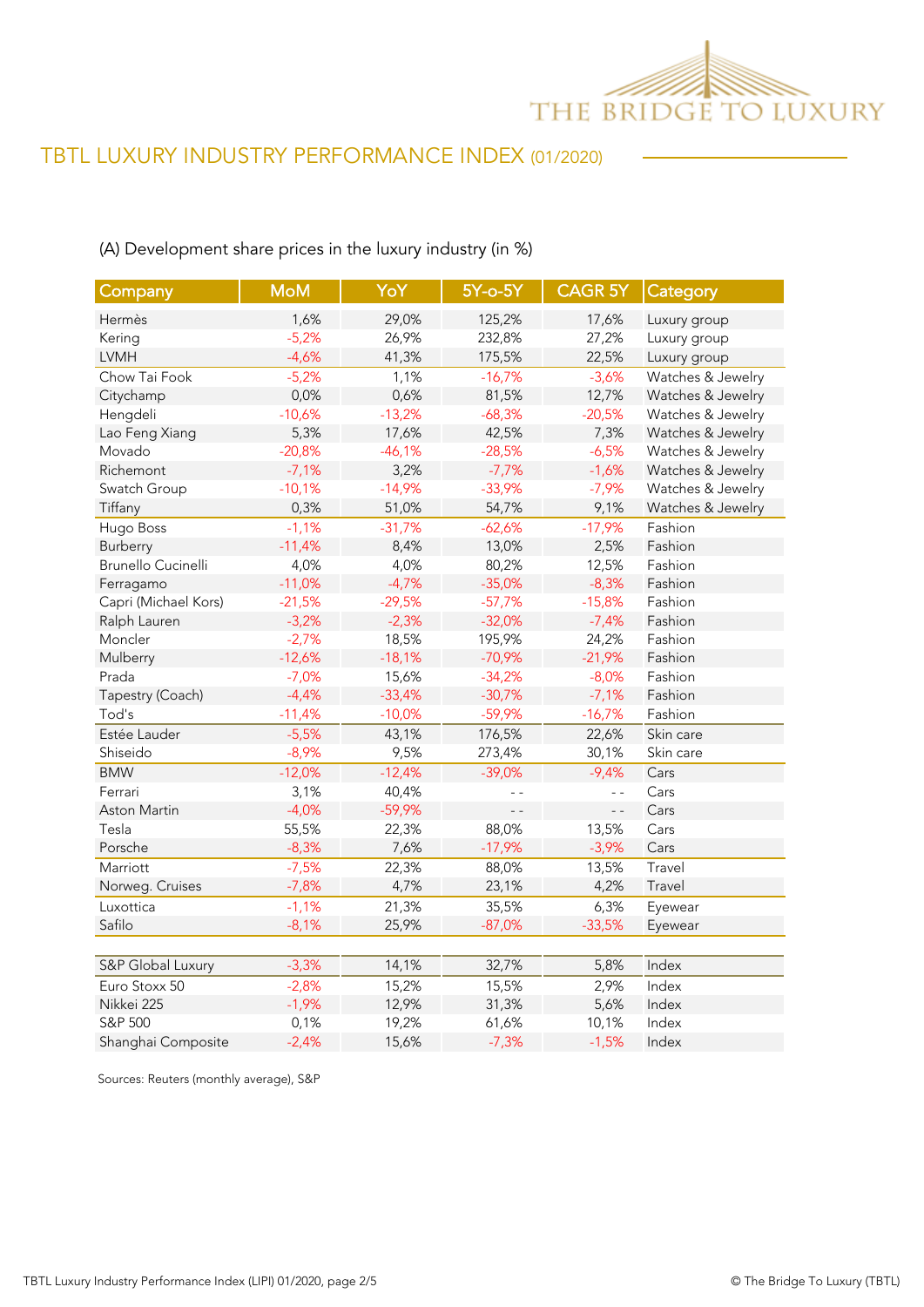

#### (B) Development selective industry indexes

#### (B1) Luxury cars: Quarterly growth rates (units sold in %) Q3 2019

| Company             | roll. 4 Qs | 5Y-o-5Y | <b>CAGR 5Y</b> |
|---------------------|------------|---------|----------------|
| Mercedes-Benz Cars  | 3,3%       | 23,1%   | 4,3%           |
| <b>BMW</b>          | 2,0%       | 14,4%   | 2,7%           |
| Rolls-Royce         | 42,1%      | 37,2%   | 6,5%           |
| Audi                | $-7,5%$    | $-1,6%$ | $-0,3%$        |
| Bentley             | 2,4%       | 4,6%    | 0,9%           |
| Lamborghini         | 96,3%      | 138,3%  | 19,0%          |
| Porsche             | 1,9%       | 15,3%   | 2,9%           |
| Bugatti             | 6,2%       | 207,1%  | 25,2%          |
| Ferrari             | 14,5%      | 33,3%   | 5,9%           |
| Tesla               | 87,8%      | 705,6%  | 51,8%          |
| <b>Aston Martin</b> | 7,9%       | 74,2%   | 11,7%          |
| All                 | 2,0%       | 16,9%   | 3,2%           |

Source: company reports and press releases

#### (B2) Swiss watch exports growth rates (value in %)

| <b>Price Category</b>           | roll. 12 M | 5Y-o-5Y  | <b>CAGR 5Y</b> |
|---------------------------------|------------|----------|----------------|
| Export value 0-200 CHF/unit     | $-14.4%$   | $-33.8%$ | $-7.9%$        |
| Export value 201-500 CHF/unit   | $-5.6%$    | $-13.9%$ | $-2,9%$        |
| Export value 501-3.000 CHF/unit | $-5,3%$    | 2.9%     | 0,6%           |
| Export value > 3.000 CHF/unit   | 7.3%       | 5.5%     | 1.1%           |
| <b>All</b>                      | 2.6%       | 1.2%     | 0.2%           |

Source: Swiss Watch Federation

'

#### (B3) Current production of superyachts

| number of superyachts | 80 | .N |  |
|-----------------------|----|----|--|

Source: Global Order Book, 2020, Boat International Media

## (B4) Precious metals and diamonds (growth in %)

| Metal    | MoM  | YoY   | 5 Years | <b>CAGR 5Y</b> |
|----------|------|-------|---------|----------------|
| Gold     | 3,8% | 19,5% | 16,4%   | 3,1%           |
| Silver   | 0,6% | 12,1% | $-4.2%$ | $-0.8%$        |
| Diamonds | 7,4% | 4.9%  | 4.2%    | 0,8%           |

Sources: Macrotrends (monthly quotes); IDEX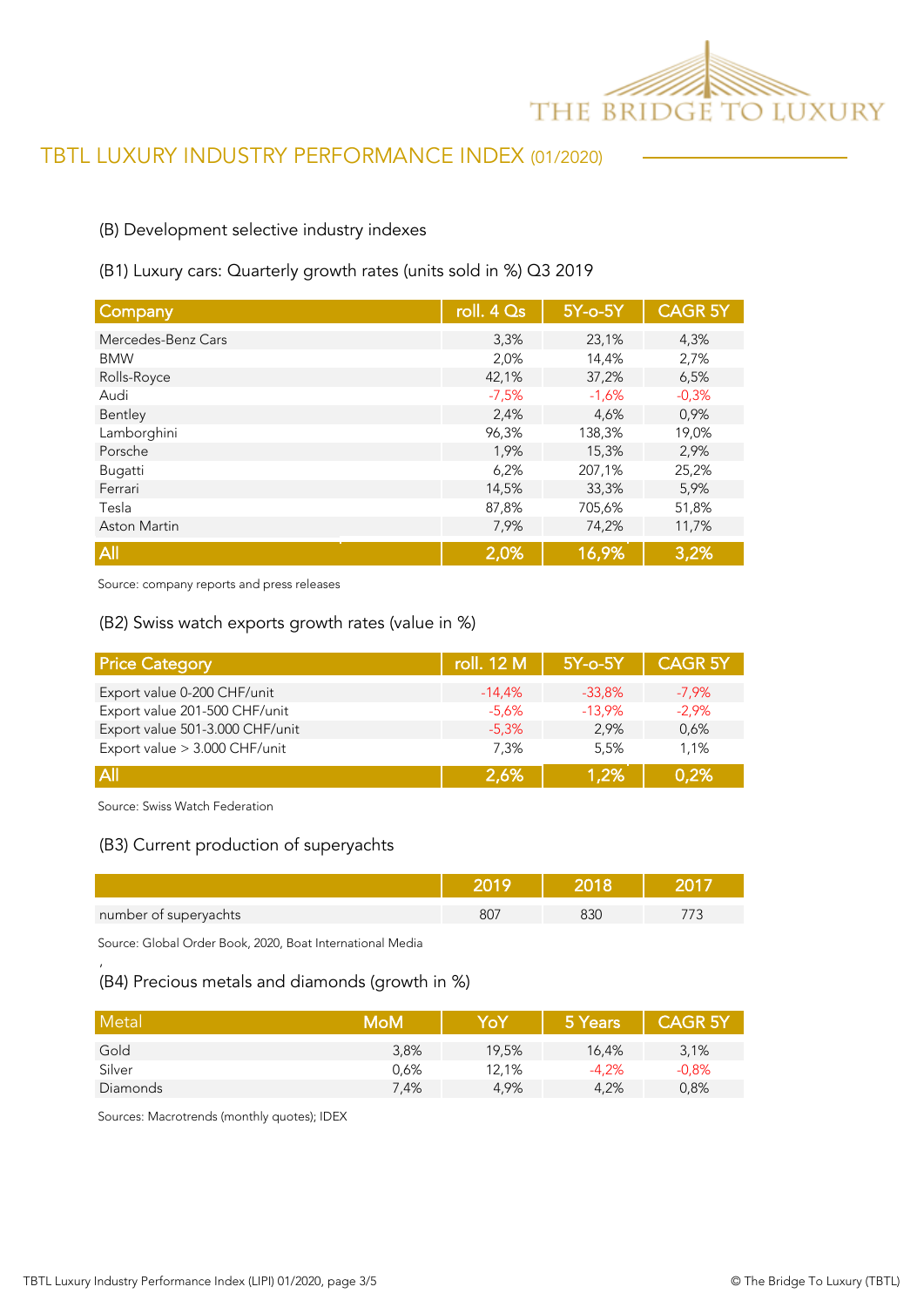

#### (B5) Fine wines

|            |    | $Y$ -o-5 $Y$ | GK 51 |
|------------|----|--------------|-------|
| Fine wines | 5% | 28,5%        | 5,1%  |

Source: Li-ex 500 wine index (per previous month)

## (C) GDP annual growth rate (in %)

| Country                                     | 2017 | 2018 | 2019E | 2020E | 2024E |
|---------------------------------------------|------|------|-------|-------|-------|
| $\bullet$<br><b>Brazil</b>                  | 1,1% | 1,1% | 0,9%  | 2,0%  | 2,3%  |
| China                                       | 6,9% | 6,6% | 6,1%  | 5,8%  | 5,5%  |
| France<br>and the                           | 2,3% | 1,7% | 1,2%  | 1,3%  | 1,2%  |
| Germany                                     | 2,5% | 1,5% | 0,5%  | 1,2%  | 1,2%  |
| $\frac{\sqrt{3}}{2\sqrt{3}}$<br>Hong Kong   | 3,8% | 3,0% | 0,3%  | 1,4%  | 2,9%  |
| $\bullet$<br>India                          | 7,2% | 6,8% | 6,1%  | 7,0%  | 7,3%  |
| w<br>Italy                                  | 1,7% | 0,9% | 0,0%  | 0,5%  | 0,6%  |
| Japan                                       | 1,9% | 0,9% | 1,2%  | 0,5%  | 0,5%  |
| Russia                                      | 1,6% | 2,3% | 1,1%  | 1,9%  | 1,8%  |
| $\langle \hat{\mathbf{x}} \rangle$<br>Spain | 3,0% | 2,6% | 2,2%  | 1,8%  | 1,6%  |
| ÷<br>Switzerland                            | 1,7% | 2,5% | 0,8%  | 1,3%  | 1,6%  |
| E<br><b>UAE</b>                             | 0,8% | 1,7% | 1,6%  | 2,5%  | 2,5%  |
| $\frac{N}{N}$<br>Great Britain              | 1,8% | 1,4% | 1,2%  | 1,5%  | 1,5%  |
| <b>USA</b><br>$=$                           | 2,4% | 2,9% | 2,3%  | 2,1%  | 1,6%  |
| World<br>⊕                                  | 3,4% | 3,8% | 3,0%  | 3,4%  | 3,6%  |

Source: IMF, 10.2019

## (D) Currencies exchange rates: the Euro's performance (change in %)

| 1 Month | 6 Months | 12 Months |
|---------|----------|-----------|
| $-1,1%$ | 0.3%     | $-3,2%$   |
| 5,4%    | 12,3%    | 13,5%     |
| $-1,5%$ | 0,9%     | $-0,3%$   |
| $-1,4%$ | $-0.5%$  | $-4,2%$   |
| $-1,3%$ | 0,2%     | $-3,9%$   |
| $-0.5%$ | 4,0%     | $-2,7%$   |
| 2,1%    | 0,4%     | $-5,4%$   |
| $-1,5%$ | $-2,7%$  | $-6,1%$   |
| $-0,6%$ | $-7,9%$  | $-4,0%$   |
|         |          |           |

Source: Oanda, per first of month